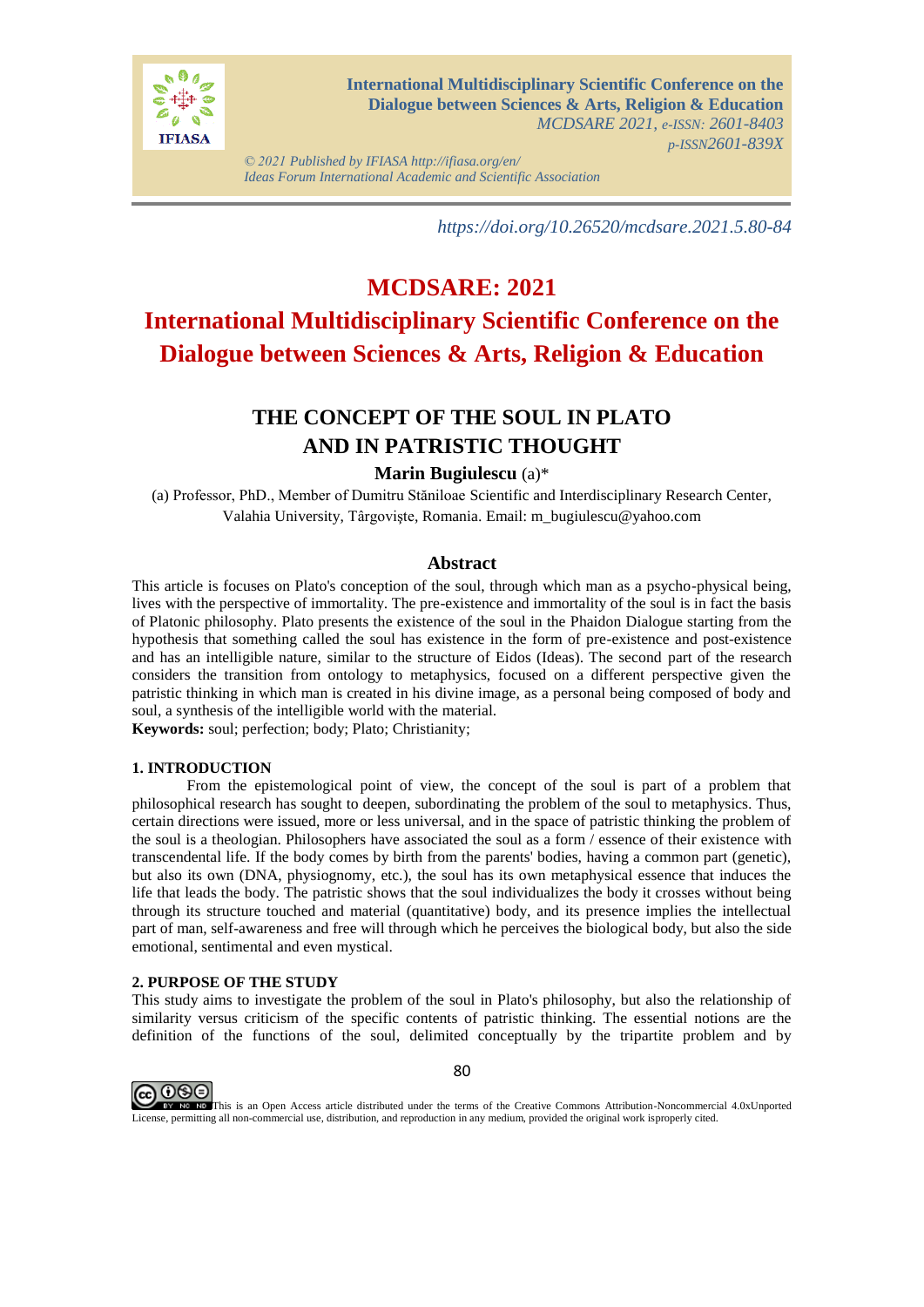immortality. The core of Platonic conceptions, especially the ideational problem, is also developed by patristic thinking precisely through the possibility of a conscious occasion. The premise from which Plato starts in the process of proving the existence of the soul in the Phaidon dialogue is that something called the soul has existence in the form of pre-existence and post-existence (in correlation with the argument of generating opposites, which shows that the soul existed before the body was born). Exists after his death and has an intelligible nature, similar to the structure of the eidos.

#### **3. RESEARCH METHODS**

The research objectives, the working hypotheses and the hierarchy / choice of the selective bibliography on the topic of the soul will be established. The problem of the soul is analyzed in Plato's philosophy through the relation with the metaphysical aspects in relation to the patristic thinking. I will demonstrate the immortality of the soul by dealing with the main arguments developed in the Phaidon dialogue, in order to state the ontology of Being. The main arguments presented in the Phaidon dialogue are: the argument of opposites  $(70c - 72a)$ , the argument of re-memory  $(72e - 76d)$ , the argument of the affinity of the soul with Forms  $(78b - 80c)$  and the argument of indestructibility, which aims to prove the unity and simplicity of the soul (102b–107a), the argument of the self-moving soul (Phaedrus 245).

By using the methods of critical research, the dimensions of the soul will be highlighted: ontological, phenomenological and existential, - analyzing analytically the works of Plato, of the philosophers, but also some patristic works. These will strengthen the theory of the parts of the soul, in accordance with Plato's philosophy and the resized form of patristic thinking.

### **4. FINDINGS**

The problem of the soul in Plato's philosophy is correlated with the ontology known by the conception or theory of Ideas. The term Idea (gr. idea) represents the prototype or paradigm (gr. paradigm) of sensitive and contingent things. Ideas in the first aspect, for Plato, represent the absolute, metaphysical reality in comparison with the idea (the term that designates people's ideas), the products of the activity of theoretical reflection. In Romanian, the Greek eidos / idea is translated by form or essence, also defined as the theory of forms. For Plato, the real is only the world of Ideas, the world of eternal prototypes, made up of pure Essences or Forms. Plato, in the Phaidon dialogue, argues that the soul is immortal, because the idea is immortal. The existence of the soul, as well as the participation in ideas, comes in continuation of the ontology, explaining the multiplicity of the sensitive world. Plato's ideas are not simple mental concepts, but ontologically distinct entities in the World of Ideas, but at the same time represented under the sign of the Intelligible. If the soul did not exist before it entered the body, Plato could no longer develop the idea of knowledge by remembrance. In Plato's philosophy, the soul pre-exists the body and is configured in three parts: one rational, opposite to the other two, the sensual and the passionate. The conception of the soul is presented by Plato in general in the Phaidon dialogue, but also in some parts of the Phaidros dialogue and in the Republic.

In the dialogue Phaidon or On the Soul Plato conceives the need to demonstrate the immortality of the soul in the context of the death of Socrates. The fear of death is clarified by arguing that philosophy is the preparation for understanding this moment. Socrates, provoked by his companions, Criton, Cebes and Simmias, seeks arguments for both the pre-existence of the soul and its existence after the death of the body, considering that the two concepts do not overlap: "if, after the death of men, their souls, whether or not they exist. There is an old tradition, of which I have already mentioned, according to which they exist there, arrived from here, and also that they return here, in this world, and are born from the dead" (Plato, Phaidon, 70a- 77a).

Plato builds part of Phaidros' argument on the myth of the ontology of the soul. The soul is symbolized by the allegory of the visit and the chariot to which two good horses are harnessed (in the case of the gods), or a good horse and a bad horse (in the case of men): and endowed with wings, winged carriage and on his visit. When it comes to gods, both horses and visitors are all good and noble; but in other cases, their way of being is mixed" (Plato, Phaidros, 246a-b). In the Platonic conception, the world is the most beautiful work of pure Intelligence, of the absolute Good. The demiurge is the creator of the soul of the world, which is prior to the universal material body, which it must animate.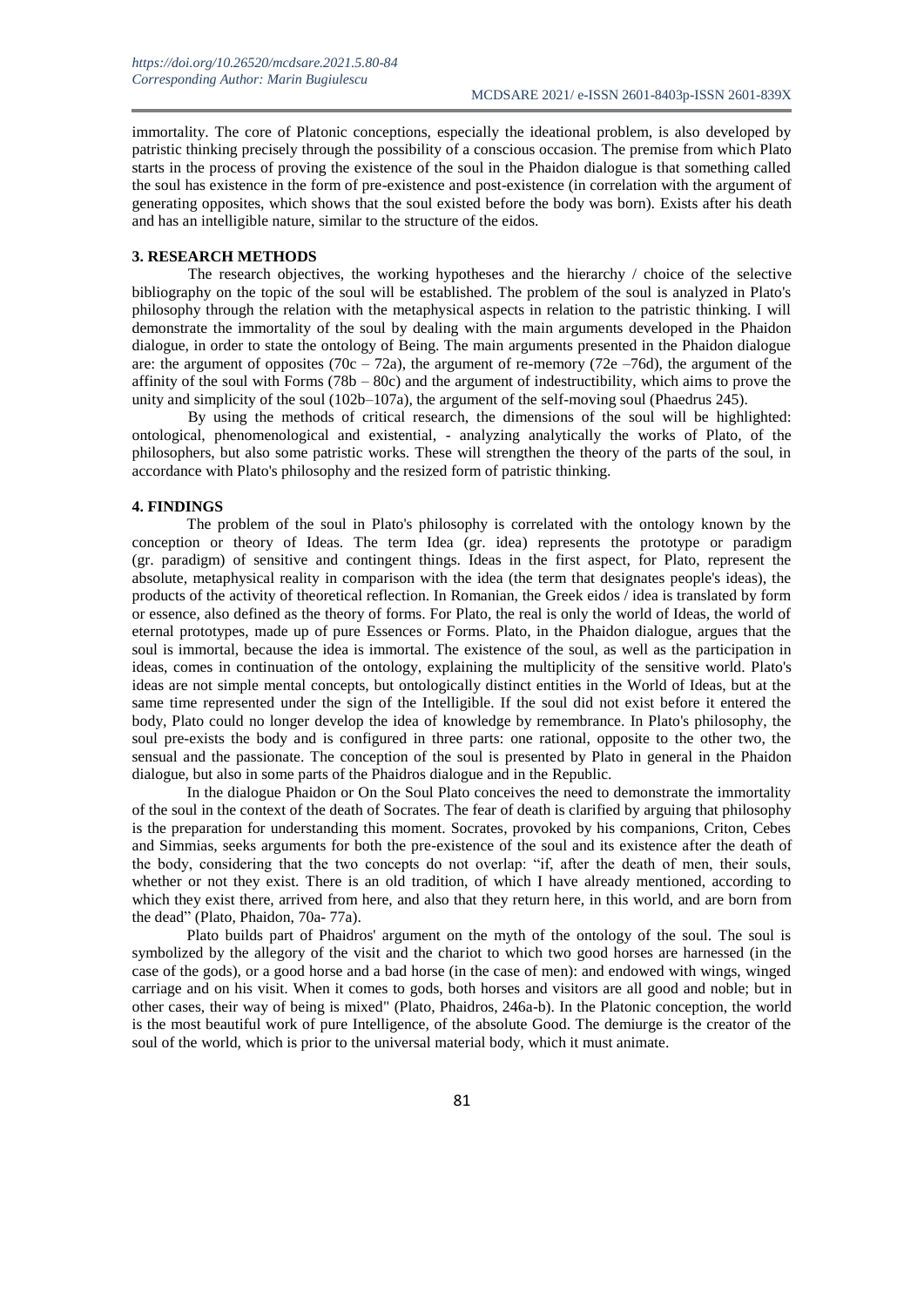In Plato's view, the fall of human souls is argued by the fact that men are mortal and the gods immortal: the state of death, does it not necessarily have to exist even after death since it is to be born again?" (Plato, Phaidon, 77b).

Plato describes divinity as having body and soul. In this case, it is not the body that is to blame for imperfection, but mortality. Human souls, before they fell, possessed a god-like body. The part of the soul: the horse with the habit, led to the fall from the pure state. This is a significant change from Plato's original conception that the sentient world, the body, is a prison for the soul, representing all that is evil, imperfect, while the soul, the intelligible world in general, is perfect, good. The soul approaches Ideas, as it participates in them as life, truth, reason, justice, beauty and good, but it is not itself an idea. The nature of the soul can only be known through symbols.

Phaidon is dedicated almost entirely to the immortality of the soul and is structured as a series of arguments, which critics share as follows:

1. The argument of opposites 70a – 72e

Everything that has an opposite comes into existence precisely from this opposite; coldness from heat, weakness from strength, sleep from wakefulness. In each pair of opposites there must always be a process of transformation, as is the case with death versus life: "if the mutual becoming of opposites of each other would not take place as in a circular motion, but the process would take place, rectilinear and irreversible, only in one direction, then ... in the end all things would freeze in the same state, subject to the same condition, and any generative process would cease. "Life and death are the opposite, and the process of one of them, namely, death is obvious to us. We could deduce that there is a second process by which living things have their origin in death. This conclusion must be drawn in the sense that "the souls" of the dead must be somewhere from where they can return to life".

2. The argument of re-memory 73a – 77e

Man's ability to give abstract answers shows that we possess a type of knowledge (of Forms, as they exist) that must be received before birth because "souls existed apart from the body before they took human form." ". This argument of remembrance highlights the idea of the pre-existence of the soul, but also its immortality.

3. The argument of similarity 78b – 84b

The argument of similarity shows not only that the soul resembles the intelligible, immortal being, but also that it is somewhat of the same essence-idea. The soul is like an intelligible being because it is not visible and generally not perceptible (79b) so it has the power to lead. Forms, or universals and particulars, differ structurally: forms are invisible, unchanging, uniform, and eternal, while particulars are visible, changeable, compound, and perishable. The human soul is invisible, and explores Forms without the aid of the bodily senses. Thus the soul is "more divine, immortal, intelligible, uniform and indissoluble". The assertion that the soul is related to intelligible reality is thus based on the idea that intelligible reality is especially suited to the soul, so as to attain its most advanced and optimal state, wisdom.

The argument of Republic  $X(611)$  in favor of the immortality of the soul from the perspective of the indivisible nature of the soul is based on the similarity that recalls its uniformity and simplicity. To the body the soul is a simple, indivisible entity, it is, therefore, immortal.

In Phaedros Plato argues the immortality of the soul starting from its essence as a self-mover; he acts as the ultimate source of the motion of all things, for they can have no beginning or end in themselves: "all that is soul is immortal. Indeed, what moves by itself is immortal" (245). The conception of the soul is bound by the mind to the body. In his argument Socrates attributes a wide variety of psychological states that the soul feels, for example, pleasures (83d), desires, fears (94d). At the same time, the soul is not intellectually limited: it also has desires (81d), even passionate ones (such as eros 80b), but also pleasures, of learning (114e).

In patristic thinking, the soul created by God is presented as the reality (essence) of life, which leads the body with which it forms a unity. It has the quality of being untouched and incomprehensible material (quantitative), endowed with reason, self-awareness and free will, immortal by divine grace, immaterial, unique and unitary, indelible and unrepeatable, which through its faculties offers and directs human nature to spirituality.

Three opinions have emerged regarding the origin of the soul, namely: pre-existentialism, traducianism and creationism. Pre-existence (Origen / Plato) claims that human souls were created all at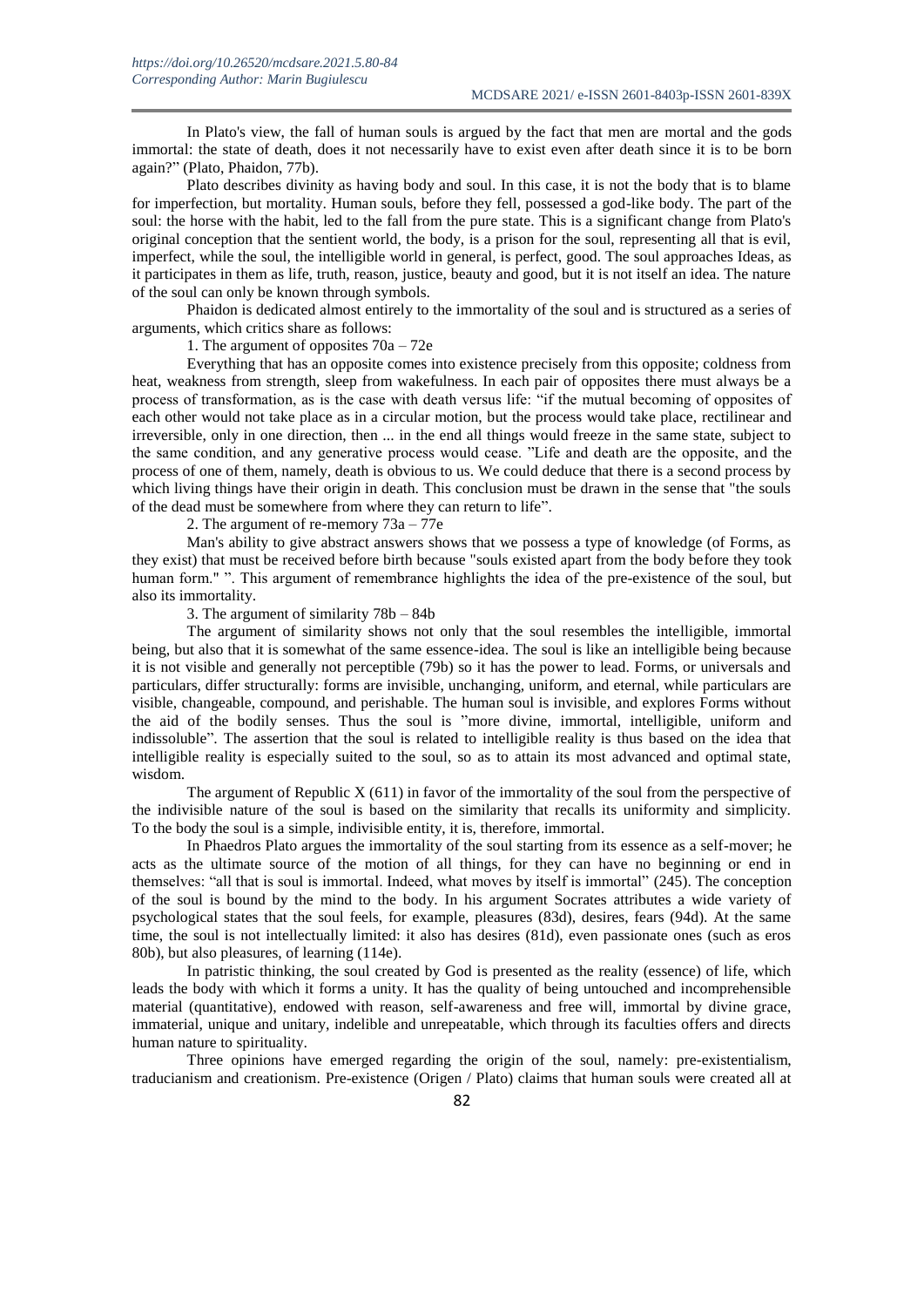once, at first and, sinning in the state of pre-existence were then placed in bodies, to punishment, and then, through the suffering endured in the body, to be purified. Traditionalism claims that the soul of the descendants comes from the souls of the parents, like the seedlings of plants. This view is countered by the nature and spirituality of the soul which cannot be divided or hybridized. Creationism holds that the soul is a direct creation that comes from God, not from parents. This affirms the distinction of the soul as a special principle of the body. The soul is brought into existence with the body.

Arguing the functions of the soul exercised together with the body by the whole human person is the key concept of research. Even if he speaks of pre-existence and reincarnation, Plato conceptually expresses the tripartite reality of the soul (1 rational part, which leads, represented analogically and symbolically by the visit, 2. the passionate part, by the good horse, 3. the appetizing part, by the bad horse). The same tripartite conception of the soul is found in the Republic, politically based. The soul is like a city, in which there are several social categories, but which are reduced to three: the rulers philosophers, lords and sages of the city to whom corresponds the rational part of the soul (nous or logos), the military - to take care in at the same time by the good running of the city, and the people - which should include all the others, each fulfilling his providential order, the appetizing, inviting element of the soul corresponds to them (Plato, Republic, 433b).

Without supporting pre-existence and reincarnation, the soul in patristic thinking has three main faculties: the mind (nous), which is the generator of acts of knowledge and contemplation; lust (Gr. epithymia / lust, as the potency of all desires, which is related to the will); and anger, impulsivity. Lust and anger direct the soul to the body. In unison, patristic accentuates the understanding upper part of the soul, nous (mind), through which man holds the gnomic power either directly or intuitively, after a liberation from all material representations and images, through the reality of uncreated divine energies or grace. "As in a whistle the breath makes sounds according to the width of the whistle, so also the soul, appearing helplessly in a limp body, is shown once the body is strengthened, and then discovers all its intelligence" (Gregory the Theologian, 2009, p.103).

Patristic thinking rejects the Platonic idea of the preexistence of the soul and the mind, but considers that the two powers (lust and irascibility - the irrational part) are in relation to the mind (the new rational) although they differ. "So the soul has three parts (for there are three parts to it: reason, haste, and lust), if in haste there is love and love of men, and in lust, purity, and righteousness, reason is enlightened; and if in haste there is hatred of men and lust in fornication, reason is dark". Understanding is the organ of the intellect (nous), of the place where his divine face is conceived in man, while through the other two irrational faculties, related to the body, the soul has an organ through which it enters the sensitive material world, through which it perceives the body.

Man is created out of love and begins from somewhere and sometimes, as a unique, individual subject, as a conscious, free and rational personal being. "And God said, Let us make man in our image, after our likeness; and let us have dominion over the fish of the sea ... and over all the earth" (Genesis 1:27). Of all creatures, only man has been specially created by God. Thus, first of all, man is a being who cannot be defined in an exhaustive way because he bears the image of the One who cannot be defined; and second, the Holy Fathers manifested a profoundly creative and innovative freedom of thought and interpretation of biblical texts. Man is not the result of a divine commandment, as God created all other beings, things, and universes because - in the sense of evolving matter - he was not able to produce a being endowed with reason, freedom, conscience, and will.

God, through His great power and love, created man in the image of divine glory and gave him as his goal the likeness to which he must reach by his own will. Analyzing the scriptural text, we observe the distinction between the singular "and said" and the plural "Let us do", man (singular), according to our image and resemblance (singular) (plural); and we come to the conclusion that man is a subject of the image modeled on "the invisible God" (Colossians 1:15). Then, the Holy Scripture tells us how God created woman precisely to elucidate the ontological data of the divine image: "And God made man in his own image, in the image of God made the man and woman" (Genesis 1:27). The distinction between man and woman has nothing to do with the ontological and indelible data of the image of God in man, because God is not divided into genders (male and female) so His image extends over all human nature. The book of Genesis 2: 7 tells how God created man: "Then the Lord God took the dust of the earth, and made it man's breath, and breathed into his nostrils the breath of life." What is important is not the material, procedural act, but the fact that human nature was constituted dually in body and soul, through the breath